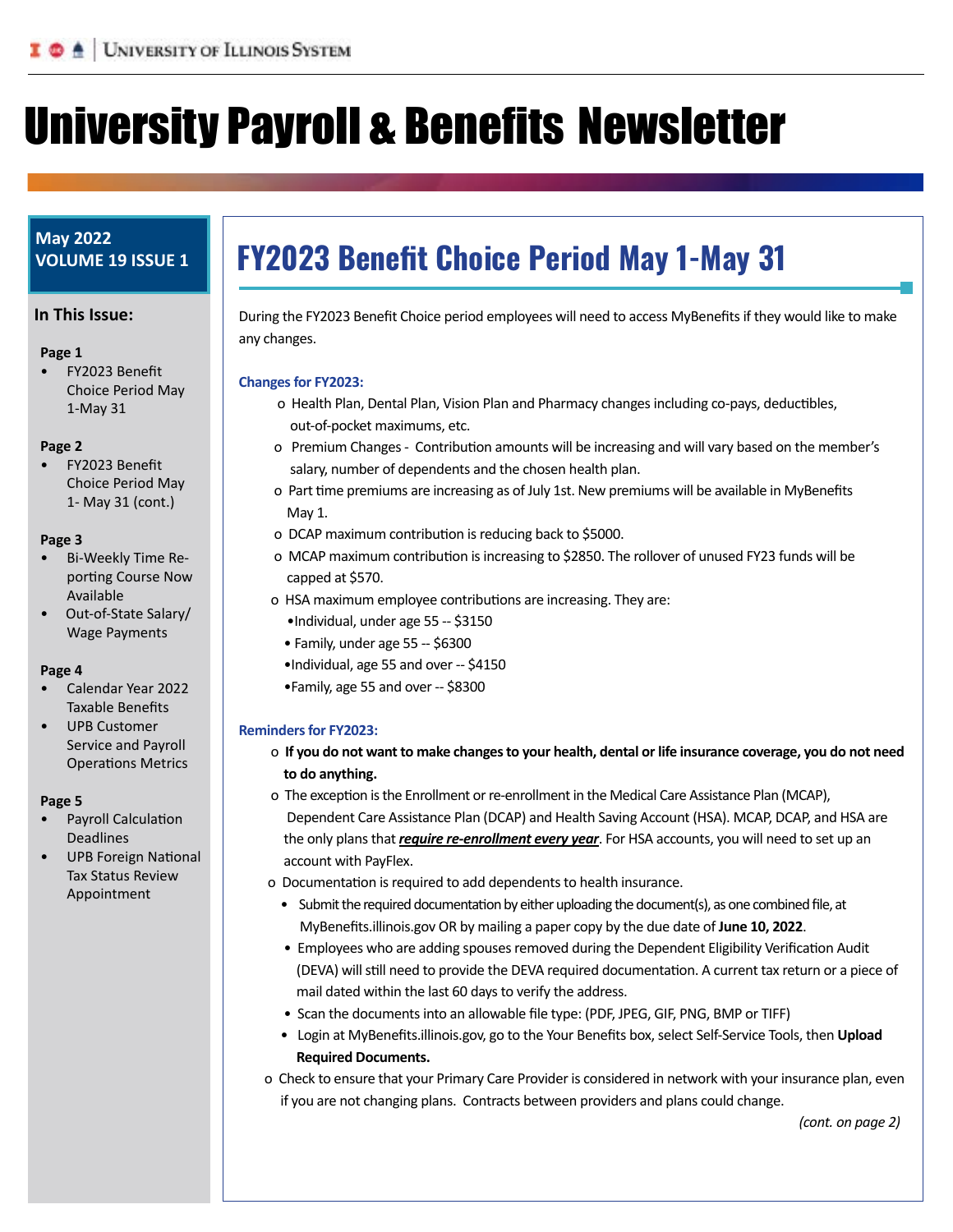# **FY2023 Benefit Choice Period May 1-May 31 (continued from page 1)**

EMPLOYEE

BENEFITS

# **Reminders for FY2023 (cont.)**

- o If you do not have computer access you can contact the MyBenefits Service Center directly for assistance.
- o Verify your mailing address in Systems HR Services at HR.uillinois.edu to ensure you receive your insurance cards. If an address update is needed with MyBenefits, contact UPB Customer Service.
- o You are encouraged to provide a preferred email address in MyBenefits to receive important reminders from CMS via email rather than postal mail. This will ensure that you receive important reminders in a timely manner.
	- You can do this by logging into MyBenefits, go to **Your Benefits** box, click on **Self-Service Tools** and select **Update my email**
	- Enter your email address(es) and click **Save**.
- o **Benefit Choice Elections or changes made during May 1 through May 31, 2022 are effective July 1, 2022.**

### **My Benefits Contact Information:**

**Phone:** 844-251-1777 or TTY 844-251-1778

- **Hours:** 8:00 a.m. 6:00 p.m. CT Monday through Friday
- **Mailing Address:** 134 N. LaSalle Street, Suite 2200, Chicago, IL 60602

### **Vacation and Sick Leave Payouts**

- Employees who will be retiring or terminating employment may direct a portion of their Terminal Benefit Payout into any combination of the 403(b), State of Illinois 457 Deferred Compensation and/or SURS Deferred Compensation retirement plans.
- An estimate of the payout, completed by the department/unit human resources person, is required to ensure contribution calculations are as accurate as possible. The form can be found by selecting the Benefits Payout Deferral Worksheet using this link: <https://www.hr.uillinois.edu/benefits/forms>
- Elections for the terminal benefit payout to contribute to the University's 403(b) and/or 457 Plans can be accepted by UPB up to 60 days prior to the last regular paycheck. It is highly recommended that all elections be received by the UPB office as early as possible.

### **Questions?**

See [My UI Info](https://www.hr.uillinois.edu/myinfo) or contact University Payroll & Benefits (UPB).

- [https://www.obfs.uillinois.edu/payroll/custom](https://www.obfs.uillinois.edu/payroll/customer-service/)[er-service/](https://www.obfs.uillinois.edu/payroll/customer-service/)
- Urbana: 217-265-6363
- Chicago: 312-996-7200
- Springfield: 217-206-7144

The Bi-Weekly Time Reporting Overview course is the first course in the [Time Reporting Certification track a](https://www.obfs.uillinois.edu/cms/one.aspx?portalId=77176&pageId=1229491)nd is now available! All employees with time reporting and approval responsibilities will want to take advantage of the information provided in this course.

#### **Bi-Weekly Time Reporting Overview**

 The Bi-Weekly Time Reporting Overview course provides a basic overview of bi-weekly time reporting processes. Topics covered include employee classes that use bi-weekly time reporting, the components and methods of time reporting, the roles and responsibilities involved, and the payroll schedule. Successful completion of the course entails passing a post-course assessment with a minimum score of 80%.

### **About the Certification Track**

 For employees well-versed in the basics of bi-weekly time reporting, there is also a test-out option available. Anyone who can pass the test-out assessment with a minimum score of 90% will be exempt from completing the Bi-Weekly Time Reporting Overview course and can move forward in the Time Reporting Certification track.  **Contact**  Look for more information to come soon regarding Course 2. Please contact [UPB Training & Performance Improvement](mailto:mailto:obfsupbtraining%40uillinois.edu?subject=) with any questions regarding the new certification track. 

- The Time Reporting Certification track consists of three selfpaced, online courses that will be completed in the following order: • Course 1: Bi-Weekly Time Reporting Overview
	-
	- Course 2: Best Practices for Bi-Weekly Time Reporting
	- Course 3: Audit Issues and Common Errors in Bi-Weekly Time Reporting

# **Out-of-State Salary/Wage Payments**

If a university employee receives compensation paid in another state, and the university is registered as doing business in that state the compensation is considered paid outside of Illinois. The university is often required to withhold according to that states withholding regulations.

Departments/Employees should contact University Payroll & Benefits to discuss the necessary steps to ensure proper state withholding.

Please refer to the link below for additional information and instruction related to state tax withholding: [https://www.obfs.uillinois.edu/payroll/](https://www.obfs.uillinois.edu/payroll/tax-information/withholding-allowance/) [tax-information/withholding-allowance/.](https://www.obfs.uillinois.edu/payroll/tax-information/withholding-allowance/)





# **Bi-Weekly Time Reporting Course Now Available**